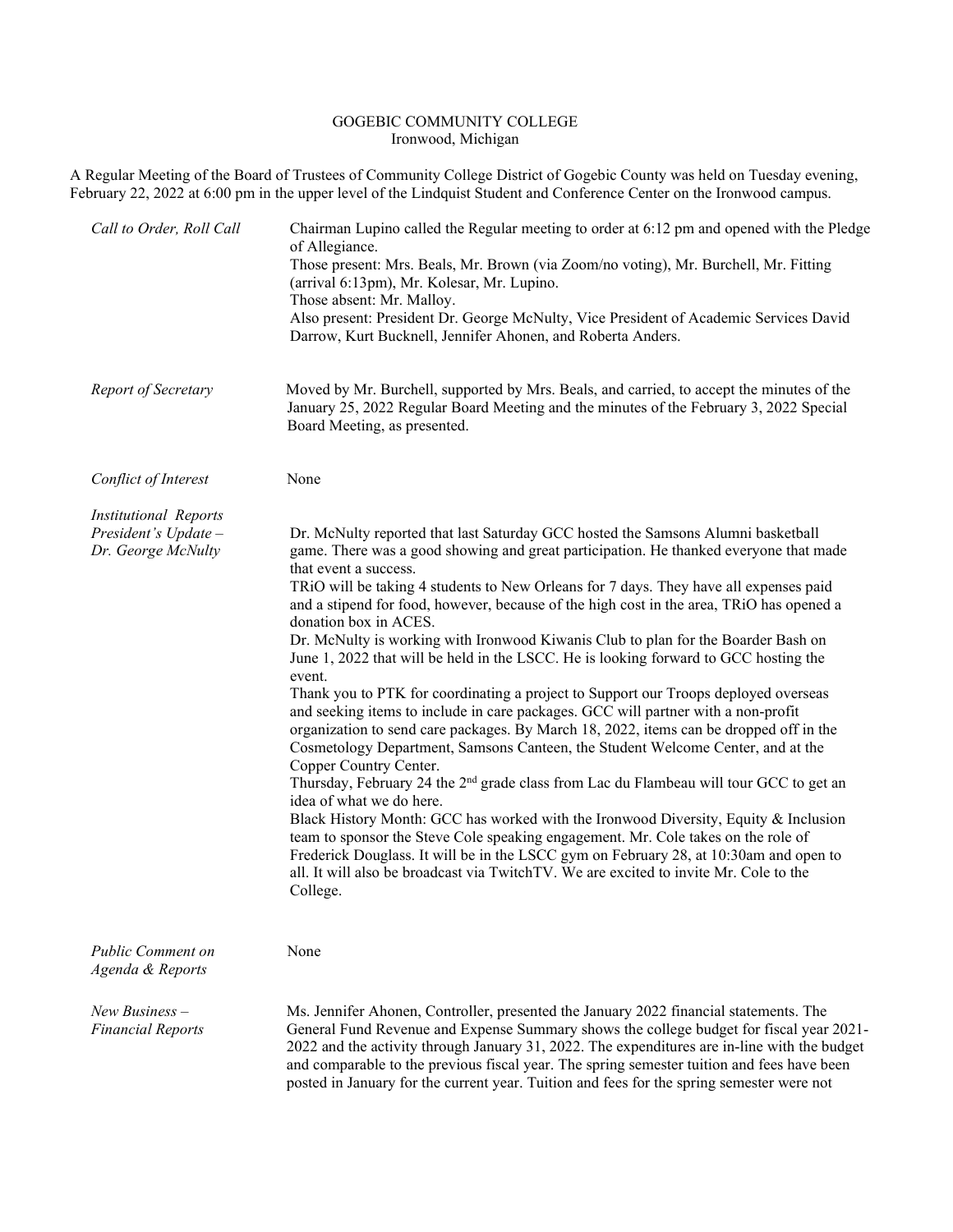posted until February in the previous fiscal year. Revenues are at 66% of the budget, while expenditures are at 50% of the budget in the current year with a net revenue of \$1,861,598.

The Balance Sheet shows assets and liabilities incurred through January 31, 2022. The accounts receivable – state aid is recorded in both the current and previous year and is now comparable. The Accounts Receivable Tuition and Other balance is showing a much higher balance in the current year. The spring semester tuition and fees were posted in January while third-party billing and student refunds will occur in February to bring this balance down. The cumulative fund balance will continue to decrease over the next five months as expenditures catch up with revenues. The financials present a healthy position at the end of January 2022.

The Statement of Changes in Fund Balance shows the cumulative revenues and expenditures through January 31, 2022. The General Fund is recording a healthy fund balance. As noted above, the fund balance will continue to decrease over the next five months. The revenues need to catch up with expenditures in both the Designated and Restricted Funds. The auxiliary funds are recording positive fund balances for the current year with the ski hills as the exception. Reminder that the Bookstore/Samsons Canteen and Campus Suites had lost revenue recorded in the previous year that carried forward in their beginning fund balance amounts. The Snack Bar remains an inactive fund as it has consolidated with the Bookstore/Samsons Canteen.

Included is a summary of COVID funding for the college. This report shows the COVID funding by category and line item through January 31, 2022. The columns compare the initial authorization to the amount expensed under each category and line item for each of the three fiscal years so far affected by COVID. The total expense from the three years is compared to the authorization to show the balance remaining.

Motion made by Mr. Burchell, supported by Mrs. Beals, and carried, to approve the January 2022 financial statements, as presented.

Chairman Lupino thanked Ms. Ahonen for presenting such helpful information to the board at the Budget Workshop on February 15, 2022

Dr. McNulty thanked Kurt Bucknell for the work he has done on this. He explained that GCC sought bids to rebuild the south sewer lift station in the Lindquist Student and Conference Center. This station needs replacement due to faulty pumps. Dr. McNulty noted there was more to the RFP than the faulty pumps but this portion of it is due to age. The College received two bids from Crane Engineering and KBK Services Inc.

Motion made by Mr. Kolesar, supported by Mr. Burchell, and carried, to approve the bid from Crane Engineering in the amount of \$36,165 to rebuild the south sewer lift station in the LSCC, as presented.

Dr. McNulty stated that board had previously approved a total bid for materials from Forslund Building Supply in the amount of \$95,228.24 for the Building Trades Home project. Upon further review and due to time sensitivity and product price volatility, an agreement was provided to Steiger's and Forslund to sign, along with a list for the balance of materials needed to complete the project. Steiger's and Forslund will be sent required items to bid on, as needed, from this list. The lowest bid will immediately be awarded for those items in order to continue with the spec home in a timely manner. Chairman Lupino inquired if this agreement met with the approval of everyone. Dr. McNulty replied yes. Mr. Burchell inquired if there was a dollar amount cap on it. Mrs. Beals replied that this is not possible due to price volatility, which caused a problem with the initial bid. The Building Trades Program will order items as needed and request bids from each company and we will go with the lowest bid. Mr. Burchell asked if there was an aggregate total to put a cap on it. Mrs. Beals replied

*New Business – Consent Agenda Items- Bid Approval – Rebuild South Sewer Lift Station in LSCC*

*New Business – Consent Agenda Items – Building Trades Home Project*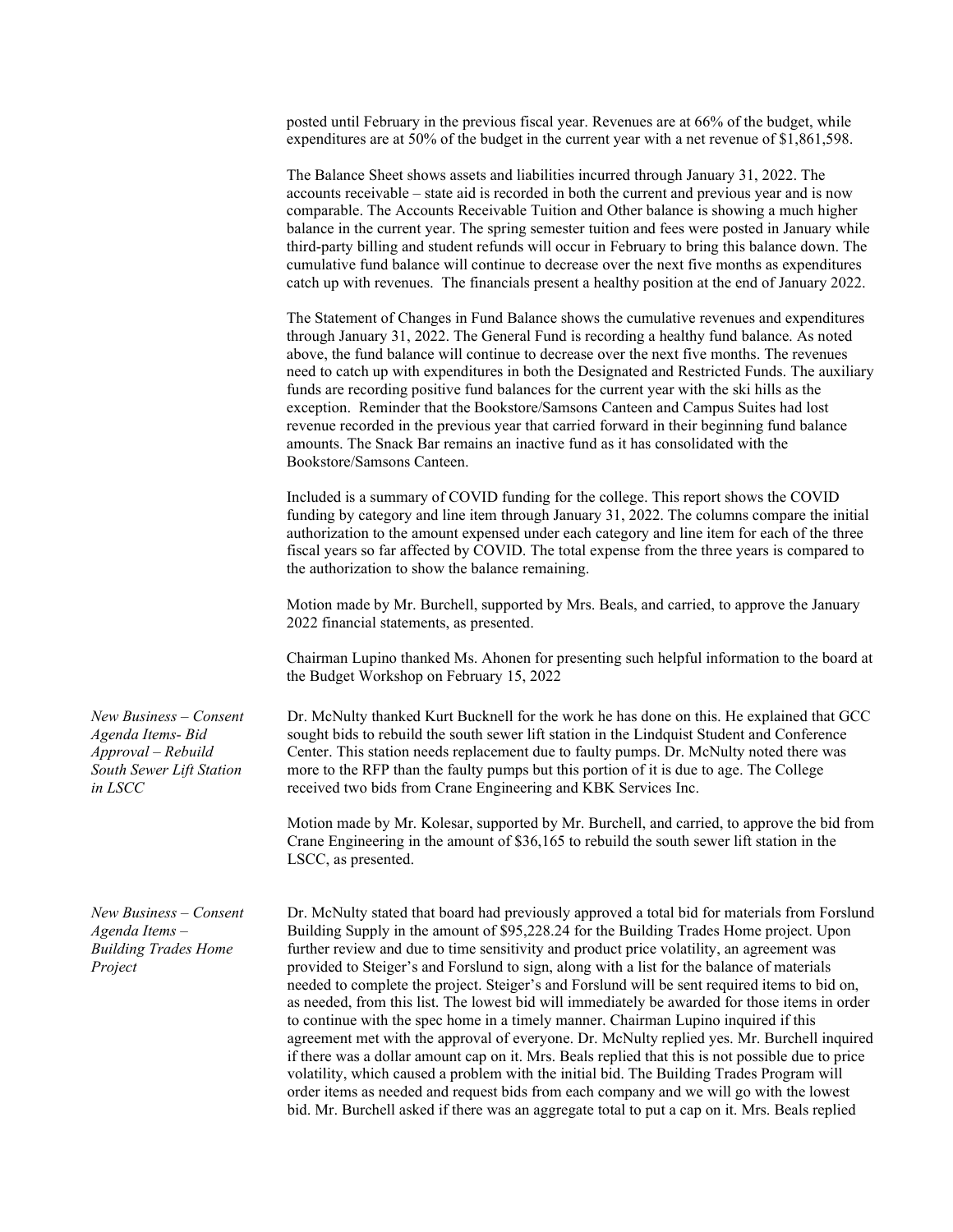|                                                                                                                         | that we cannot do that due to changing prices. Mr. Fitting asked if bids would be requested<br>from Steiger's and Forslund from the total list of items and if the lowest bid would win and it<br>would be a set price. Ms. Roberta Anders replied that the bids would be requested on an as-<br>needed basis. The list of items needed to complete the project has been presented to all. It was<br>decided and agreed upon that as items are needed from the balance of materials on the list,<br>Steiger's and Forslund would receive these items to bid on and the lowest bid would be<br>awarded until completion. Chairman Lupino inquired if the board was approving up to the<br>units listed. Mr. Kolesar explained that some materials have already been delivered and are on<br>site. He estimated that there would be \$60,000 to \$75,000 worth of materials that still need to<br>be purchased and that this will be as needed. Mr. Burchell stated that it seemed to be a blank<br>check to finish the project. Mr. Kolesar stated that we only need a certain amount of materials<br>to complete the home before it is sold and then we will know what our actual expenses are.<br>Mrs. Beals explained that Steiger's and Forslund are both local businesses and we have<br>always made it our practice to use local businesses. Chairman Lupino thanked Mrs. Beals,<br>Mr. Kolesar, Dr. McNulty, and Ms. Anders for going through the process of coming up with<br>this agreement since it seems to be a good conclusion from where we were a while back.<br>Motion made by Mrs. Beals, supported by Mr. Kolesar, and carried, to approve the signed<br>agreement for Steiger's Home Center and Forslund Building Supply to bid, as needed, on the<br>balance of materials required for the Building Trades Home Project, as presented. |
|-------------------------------------------------------------------------------------------------------------------------|-----------------------------------------------------------------------------------------------------------------------------------------------------------------------------------------------------------------------------------------------------------------------------------------------------------------------------------------------------------------------------------------------------------------------------------------------------------------------------------------------------------------------------------------------------------------------------------------------------------------------------------------------------------------------------------------------------------------------------------------------------------------------------------------------------------------------------------------------------------------------------------------------------------------------------------------------------------------------------------------------------------------------------------------------------------------------------------------------------------------------------------------------------------------------------------------------------------------------------------------------------------------------------------------------------------------------------------------------------------------------------------------------------------------------------------------------------------------------------------------------------------------------------------------------------------------------------------------------------------------------------------------------------------------------------------------------------------------------------------------------------------------------------------------------------------------------------------------------------------|
| $New Business -$<br>Personnel Items-<br>MESPA Staff<br>$Appointment-$<br>Administrative Assistant<br>to the Director of | Mr. Darrow stated that GCC searched for a new Administrative Assistant to the Director of<br>Admissions, Marketing and Community Relations. Mr. Jesse Carroll was selected as the top<br>candidate. He holds an associate degree from GCC and is currently pursuing a Psychology<br>Degree at NMU and has most recently been working in Bessemer at the schools there. He is<br>the former president of the Student Government at GCC.                                                                                                                                                                                                                                                                                                                                                                                                                                                                                                                                                                                                                                                                                                                                                                                                                                                                                                                                                                                                                                                                                                                                                                                                                                                                                                                                                                                                                    |
| Admissions, Marketing<br>and Community                                                                                  | Mrs. Beals mentioned that she had worked with Mr. Carroll when he was the student<br>representative on the Strategic Planning committee, and she was happy to make the motion.                                                                                                                                                                                                                                                                                                                                                                                                                                                                                                                                                                                                                                                                                                                                                                                                                                                                                                                                                                                                                                                                                                                                                                                                                                                                                                                                                                                                                                                                                                                                                                                                                                                                            |
| Relations                                                                                                               | Motion made by Mrs. Beals, supported by Mr. Burchell, and carried to approve the hiring of<br>Mr. Jesse Carroll as Administrative Assistant to the Director of Admissions, Marketing and<br>Community Relations with an immediate start date at the Starting Step; Grade 3 of the<br>MESPA pay schedule, as presented.                                                                                                                                                                                                                                                                                                                                                                                                                                                                                                                                                                                                                                                                                                                                                                                                                                                                                                                                                                                                                                                                                                                                                                                                                                                                                                                                                                                                                                                                                                                                    |
| Discussion of Strategic<br>Plan                                                                                         | None                                                                                                                                                                                                                                                                                                                                                                                                                                                                                                                                                                                                                                                                                                                                                                                                                                                                                                                                                                                                                                                                                                                                                                                                                                                                                                                                                                                                                                                                                                                                                                                                                                                                                                                                                                                                                                                      |
| <b>Public Comment on</b><br>Topics Relating to GCC                                                                      | None                                                                                                                                                                                                                                                                                                                                                                                                                                                                                                                                                                                                                                                                                                                                                                                                                                                                                                                                                                                                                                                                                                                                                                                                                                                                                                                                                                                                                                                                                                                                                                                                                                                                                                                                                                                                                                                      |
| <b>Other Business</b>                                                                                                   | Mrs. Beals shared that a group of local folks are starting a chapter of the League of Women<br>Voters. It does not only include women. They are having an information session here in upper<br>level of LSCC on March 10. Please attend if you or anyone you know is interested. It is<br>nonpartisan, it is mostly educational and informational and should be a good addition to our<br>community, and should help to inform people about issues and their voting rights.                                                                                                                                                                                                                                                                                                                                                                                                                                                                                                                                                                                                                                                                                                                                                                                                                                                                                                                                                                                                                                                                                                                                                                                                                                                                                                                                                                               |